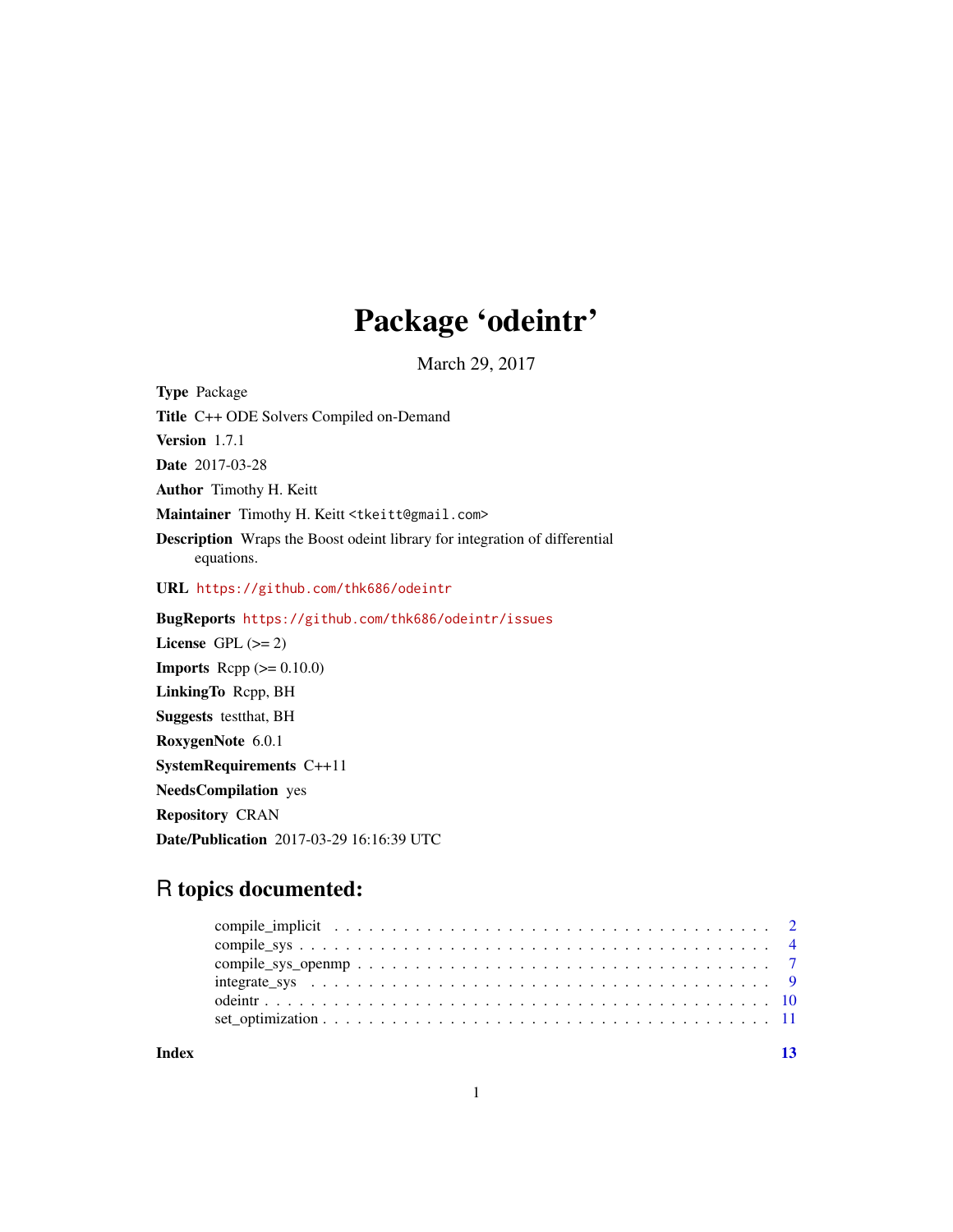<span id="page-1-0"></span>

#### Description

Generates a stiff integrator using Rcpp

#### Usage

```
compile_implicit(name, sys, pars = NULL, const = FALSE, sys_dim = -1L,
  jacobian = JacobianCpp(sys, sys_dim), atol = 1e-06, rtol = 1e-06,
 globals = ", headers = ", footers = ", compile = TRUE,
 env = newenv(), ...)
```
JacobianCpp(sys, sys\_dim = -1L)

## Arguments

| name      | the name of the generated integration function                         |
|-----------|------------------------------------------------------------------------|
| sys       | a string containing C++ expressions                                    |
| pars      | a named vector of numbers or a vector of names or number of parameters |
| const     | declare parameters const if true                                       |
| sys_dim   | length of the state vector                                             |
| jacobian  | $C++$ expressions computing the Jacobian                               |
| atol      | absolute tolerance if using adaptive step size                         |
| rtol      | relative tolerance if using adaptive step size                         |
| globals   | a string with global $C++$ declarations                                |
| headers   | code to appear before the ode intr namespace                           |
| footers   | code to appear after the ode intr namespace                            |
| compile   | if false, just return the code                                         |
| env       | install functions into this environment                                |
| $\ddotsc$ | passed to sourceCpp                                                    |
|           |                                                                        |

#### Details

See [compile\\_sys](#page-3-1) for details. This function behaves identically except that you cannot specify a custom observer and you must provide a Jacobian C++ function body. By default, the Jacobian will be symbollically computed from the system function using the JacobianCpp function. This uses [D](#page-0-0) to compute the symbolic derivatives. The integration methods is the 4th-order Rosenbrock implicit solver. Step size is adaptive and output is interpolated.

If you provide a hand-written Jacobian, it must update the matrix J and the vector dfdt. It is perhaps easiest to use JacobianCpp to see the required format.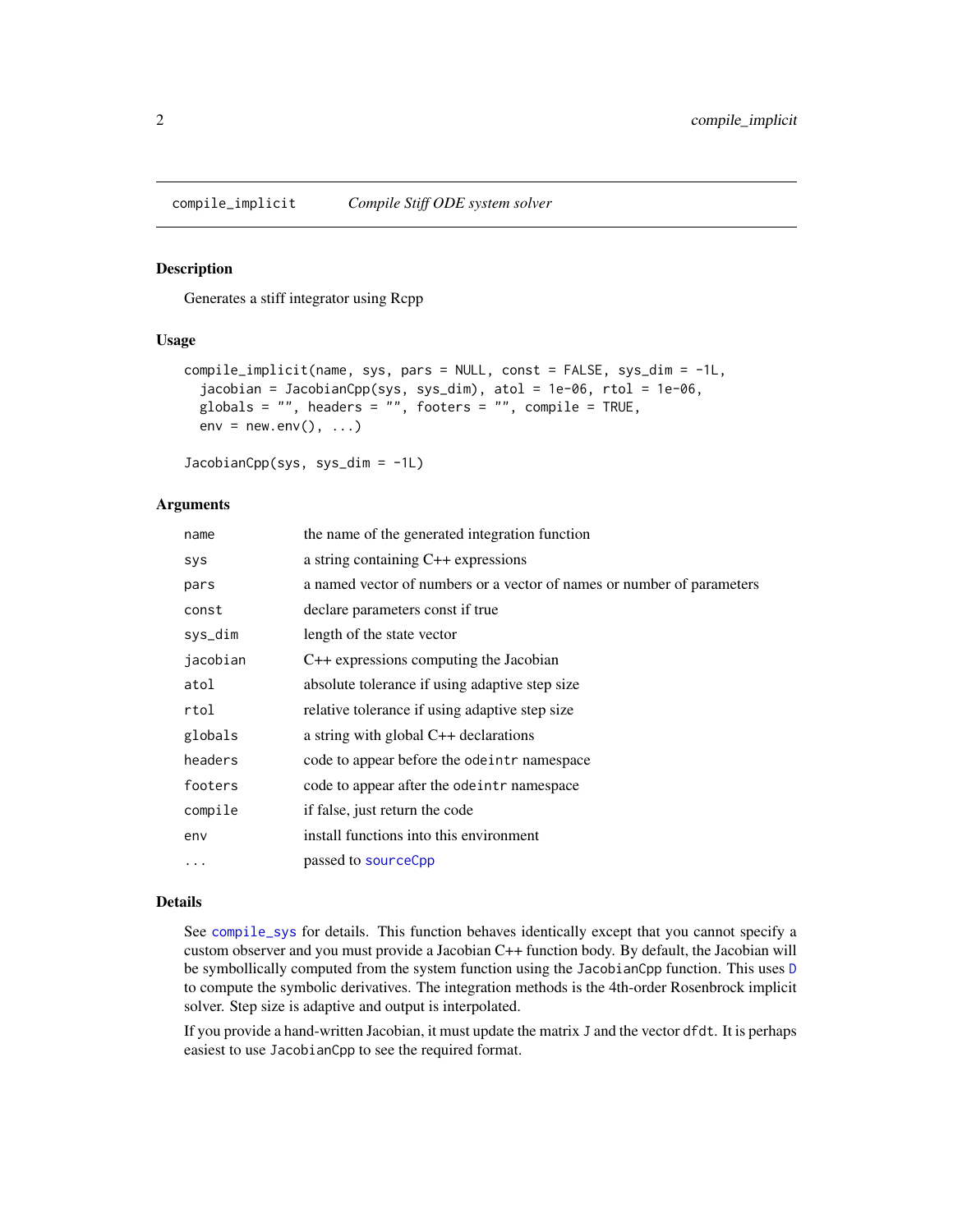#### <span id="page-2-0"></span>Author(s)

Timothy H. Keitt

#### See Also

[set\\_optimization](#page-10-1), [compile\\_sys](#page-3-1)

## Examples

```
## Not run:
# Lorenz model from odeint examples
pars = c(sigma = 10, R = 28, b = 8 / 3)Lorenz.sys = '
  dxdt[0] = sigma * (x[1] - x[0]);dxdt[1] = R * x[0] - x[1] - x[0] * x[2];
 dxdt[2] = -b * x[2] + x[0] * x[1];
' # Lorenz.sys
cat(JacobianCpp(Lorenz.sys))
compile_implicit("lorenz", Lorenz.sys, pars, TRUE)
x = \text{lorenz}(\text{rep}(1, 3), 100, 0.001)plot(x[, c(2, 4)], type = 'l', col = "steelblue")
Sys.sleep(0.5)
# Stiff example from odeint docs
Stiff.sys = '
dxdt[0] = -101.0 * x[0] - 100.0 * x[1];dxdt[1] = x[0];
' # Stiff.sys
cat(JacobianCpp(Stiff.sys))
compile_implicit("stiff", Stiff.sys)
x = stiff(c(2, 1), 7, 0.001)plot(x[, 1:2], type = "l", lwd = 2, col = "steelblue")lines(x[, c(1, 3)], lwd = 2, col = "darkred")# Robertson chemical kinetics problem
Robertson = '
dxdt[0] = -a1pha * x[0] + beta * x[1] * x[2];dxdt[1] = alpha * x[0] - beta * x[1] * x[2] - gamma * x[1] * x[1];
dxdt[2] = gamma * x[1] * x[1];
' # Robertson
pars = c(alpha = 0.04, beta = 1e4, gamma = 3e7)
init.cond = c(1, 0, 0)cat(JacobianCpp(Robertson))
compile_implicit("robertson", Robertson, pars, TRUE)
at = 10 \text{ } seq(-5, 5, len = 400)
x = robertson_at(init.cond, at)
par(mfrow = c(3, 1), mar = rep(0.5, 4), oma = rep(5, 4), xpd = NA)plot(x[, 1:2], type = "1", lwd = 3,col = "steelblue", log = "x", axes = F, xlab = NA)axis(2); box()plot(x[, c(1, 3)], type = "l", lwd = 3,col = "steelblue", log = "x", axes = F, xlab = NA)axis(4); box()plot(x[, c(1, 4)], type = "1", lwd = 3,
```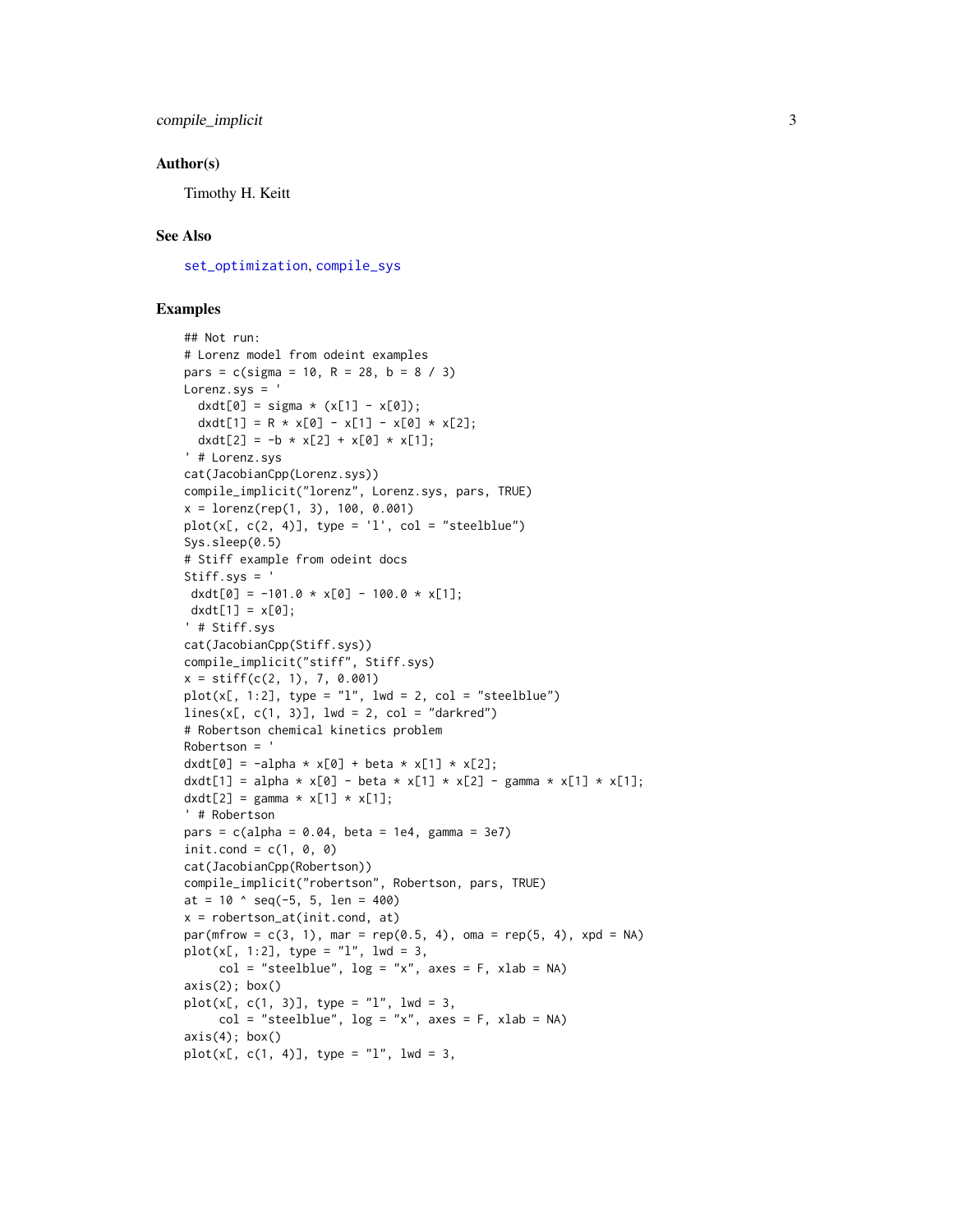```
col = "steelblue", log = "x", axes = F)axis(2); axis(1); box()
## End(Not run)
```
<span id="page-3-1"></span>compile\_sys *Compile ODE system*

## Description

Generates an integrator using Rcpp

## Usage

```
compile_sys(name, sys, pars = NULL, const = FALSE, method = "rk5_i",
 sys_dim = -1L, atol = 1e-06, rtol = 1e-06, globals = "",
 headers = "", footers = "", compile = TRUE, observer = NULL,
 env = newenv(), ...)
```
## Arguments

| name     | the name of the generated integration function                         |
|----------|------------------------------------------------------------------------|
| sys      | a string containing C++ expressions                                    |
| pars     | a named vector of numbers or a vector of names or number of parameters |
| const    | declare parameters const if true                                       |
| method   | a method string (see Details)                                          |
| sys_dim  | length of the state vector                                             |
| atol     | absolute tolerance if using adaptive step size                         |
| rtol     | relative tolerance if using adaptive step size                         |
| globals  | a string with global C++ declarations                                  |
| headers  | code to appear before the odeintr namespace                            |
| footers  | code to appear after the odeintr namespace                             |
| compile  | if false, just return the code                                         |
| observer | an optional R function to record output                                |
| env      | install functions into this environment                                |
| .        | passed to sourceCpp                                                    |

<span id="page-3-0"></span>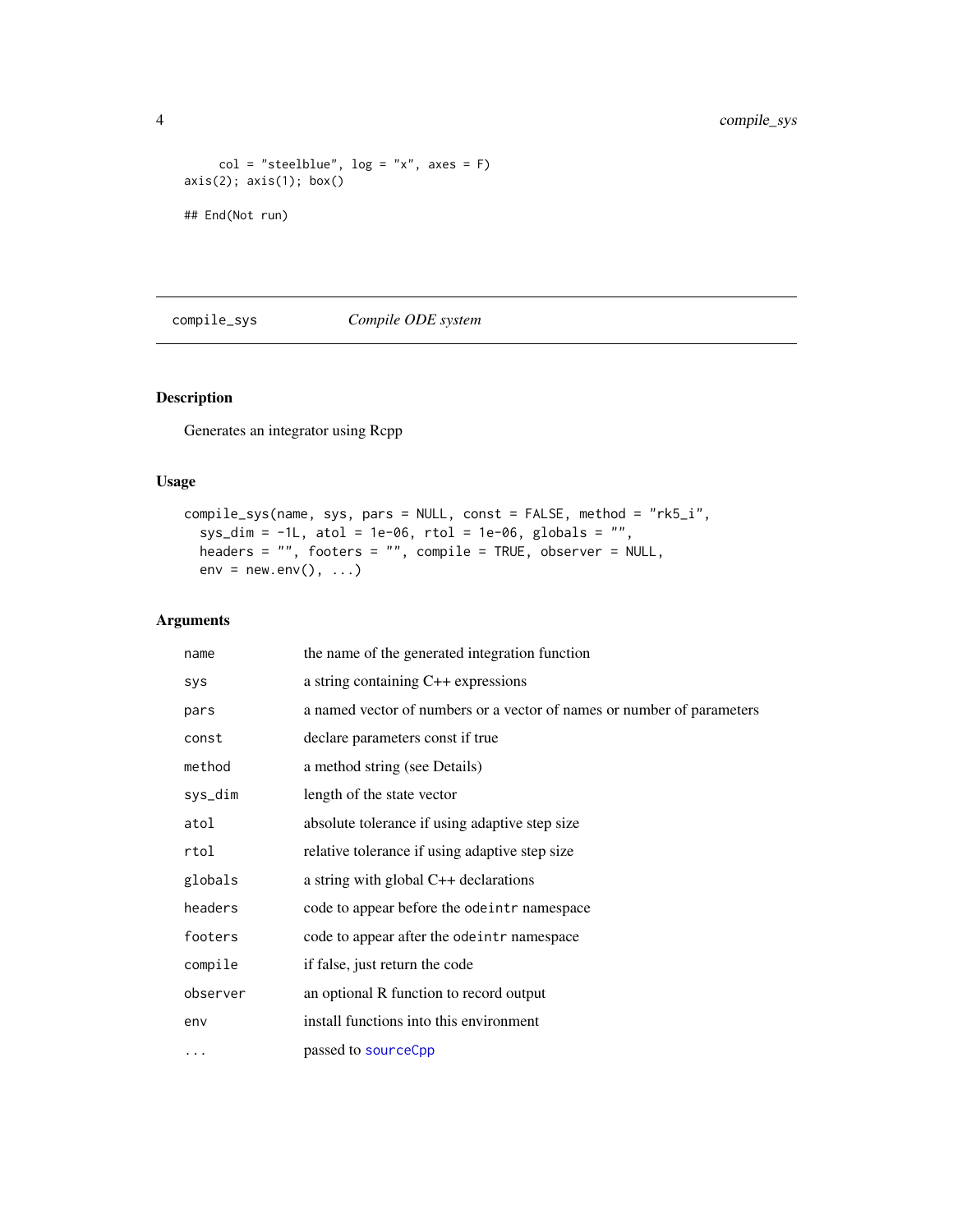#### <span id="page-4-0"></span>compile\_sys 5

#### Details

C++ code is generated and compiled with [sourceCpp](#page-0-0). The returned function will integrate the system starting from a provided initial condition and initial time to a specified final time. An attempt is made to get the length of the state vector from the system definition. If this fails, the code will likely crash your R session. It is safer to specify sys\_dim directly.

The  $C++$  expressions must index a state array of length sys\_dim. The state array is x and the derivatives are dxdt. The first state value is  $x[0]$  and the first derivative is  $dxd[t[0]]$ .

In the case you use bare dxdt and x, an attempt will be made to append [0] to these variables. This can fail, so do not rely on it. This will also fail if you set sys\_dim to a positive value.

The globals string can be arbitrary C++ code. You can set global named parameter values here. Note that these will be defined within the odeintr namespace.

If you supply the pars argument, these parameters will be compiled into the code. There are three options: 1) if pars is a single number, then you can access a vector of parameters named pars of the specified length; 2) if pars is a character vectors, then a parameter will be defined for each; and 3) if the character vector is named, then the names will be used for the parameter names and the associated values will be used as defaults. If you specify const = TRUE, these named parameters will be declared const. Otherwise parameter getter/setter functions will be defined.

If observer is an R function, then this function will be used to record the output of the integration. It is called with signature obsever $(x, t)$ . Its return value will be coerced to a list. Observer getter/setter functions will be emitted as well (name\_g(s)et\_observer). You can also get and set an output processing function (name\_g(s)et\_output\_processor). It will be passed a 2-element list. The first element is a vector of time points and the 2nd element is a list of lists, one list per time point. The default processor converts this to a data frame.

You can insert arbitrary code outside the odeintr name space using headers and footers. This code can be anything compatible with Rcpp. You could for example define exported Rcpp functions that set simulation paramters. headers is inserted right after the Rcpp and ODEINT includes. footers is inserted at the end of the code.

The following methods can be used:

| Code            | <b>Stepper</b>           | Type                   |
|-----------------|--------------------------|------------------------|
| euler           | euler                    | Interpolating          |
| rk <sub>4</sub> | runge_kutta4             | Regular                |
| rk54            | runge_kutta_cash_karp54  | Regular                |
| rk54 a          | runge_kutta_cash_karp54  | Adaptive               |
| rk5             | runge_kutta_dopri5       | Regular                |
| $rk5_a$         | runge_kutta_dopri5       | Adaptive               |
| rk5_i           | runge_kutta_dopri5       | Interpolating adaptive |
| $rk$ 78         | runge_kutta_fehlberg78   | Regular                |
| $rk78$ _a       | runge_kutta_fehlberg78   | Adaptive               |
| abN             | adams bashforth          | Order N multistep      |
| abmN            | adams_bashforth_moulton  | Order N multistep      |
| bs              | bulirsch_stoer           | Adaptive               |
| bsd             | bulirsch_stoer_dense_out | Interpolating adaptive |

These steppers are described at [here.](https://headmyshoulder.github.io/odeint-v2/doc/boost_numeric_odeint/odeint_in_detail/steppers.html#boost_numeric_odeint.odeint_in_detail.steppers.stepper_overview)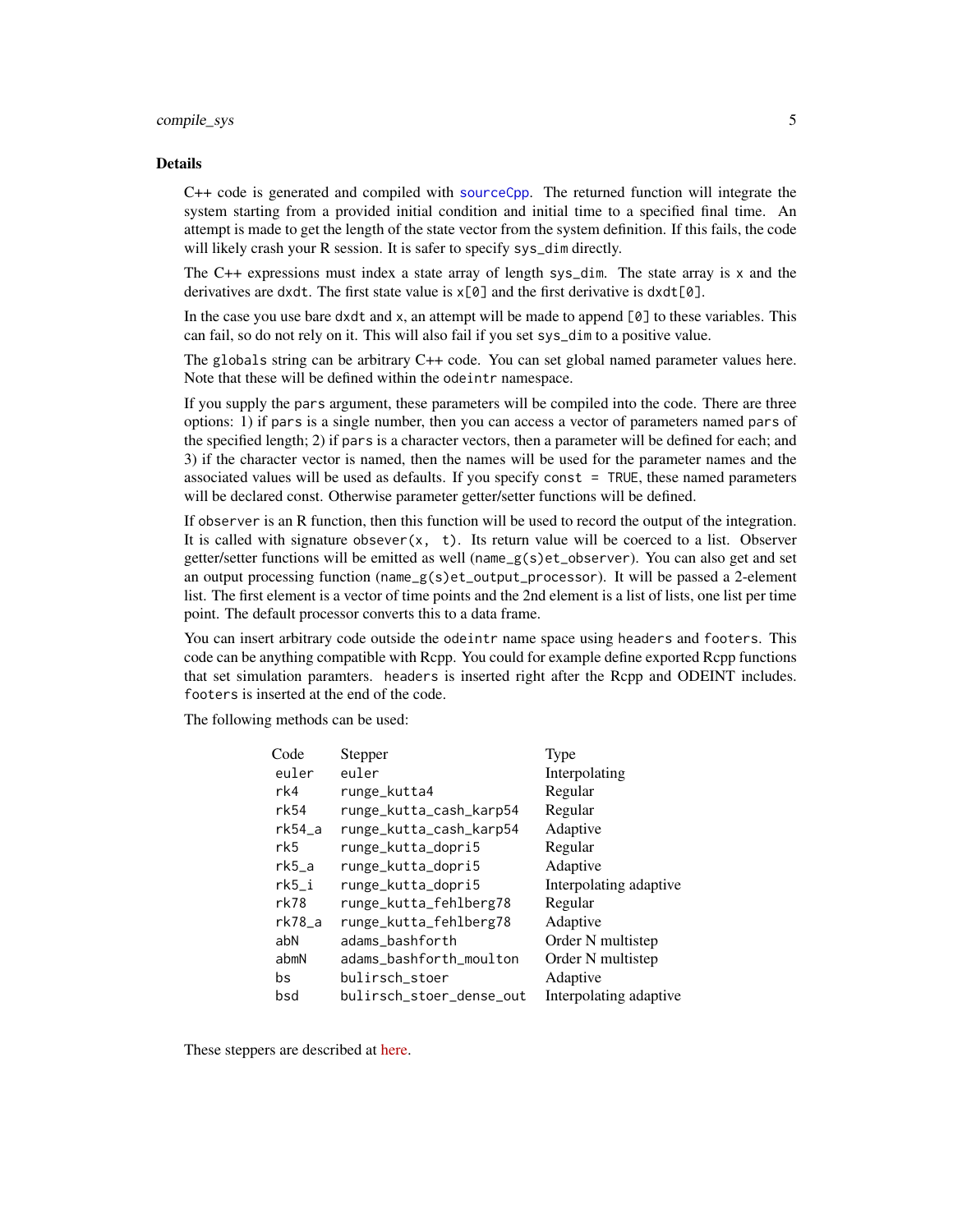<span id="page-5-0"></span>6 compile\_sys

## Value

The C++ code invisibly.

The following functions are generated:

| Function            | Use                                                         | Arguments                            |
|---------------------|-------------------------------------------------------------|--------------------------------------|
| name                | regular observer calls                                      | init, duration, step_size = $1.0$ ,  |
| name_adap           | adaptive observer calls                                     | init, duration, step_size = $1.0$ ,  |
| name_at             | specified observer calls                                    | init, times, step_size = $1.0$ , st. |
| name_continue_at    | specified observer calls starting from previous final state | times, step_size = $1.0$             |
| name_no_record      | no observer calls                                           | init, duration, step_size = $1.0$ ,  |
| name_reset_observer | clear observed record                                       | void                                 |
| name_get_state      | get current state                                           | void                                 |
| name_set_state      | set current state                                           | new_state                            |
| name_get_output     | fetch observed record                                       | void                                 |
| name_get_params     | get parameter values                                        | void                                 |
| name_set_params     | set parameter values                                        | parameters                           |

Arguments are:

| init      | vector of initial conditions                             |
|-----------|----------------------------------------------------------|
| duration  | end at start $+$ duration                                |
| step_size | the integration step size; variable for adaptive methods |
| start     | the starting time (always equal $0.0$ for name_at)       |
| time      | vector of times as which to call the observer            |
| new state | vector of state values                                   |

## Note

The c++11 plugin is enabled.

#### Author(s)

Timothy H. Keitt

#### See Also

[set\\_optimization](#page-10-1), [integrate\\_sys](#page-8-1)

## Examples

```
## Not run:
# Logistic growth
compile_sys("logistic", "dxdt = x * (1 - x)")
plot(logistic(0.001, 15, 0.1), type = "l", lwd = 2, col = "steelblue")
Sys.sleep(0.5)
# Lotka-Volterra predator-prey equations
pars = c(alpha = 1, beta = 1, gamma = 1, delta = 1)
```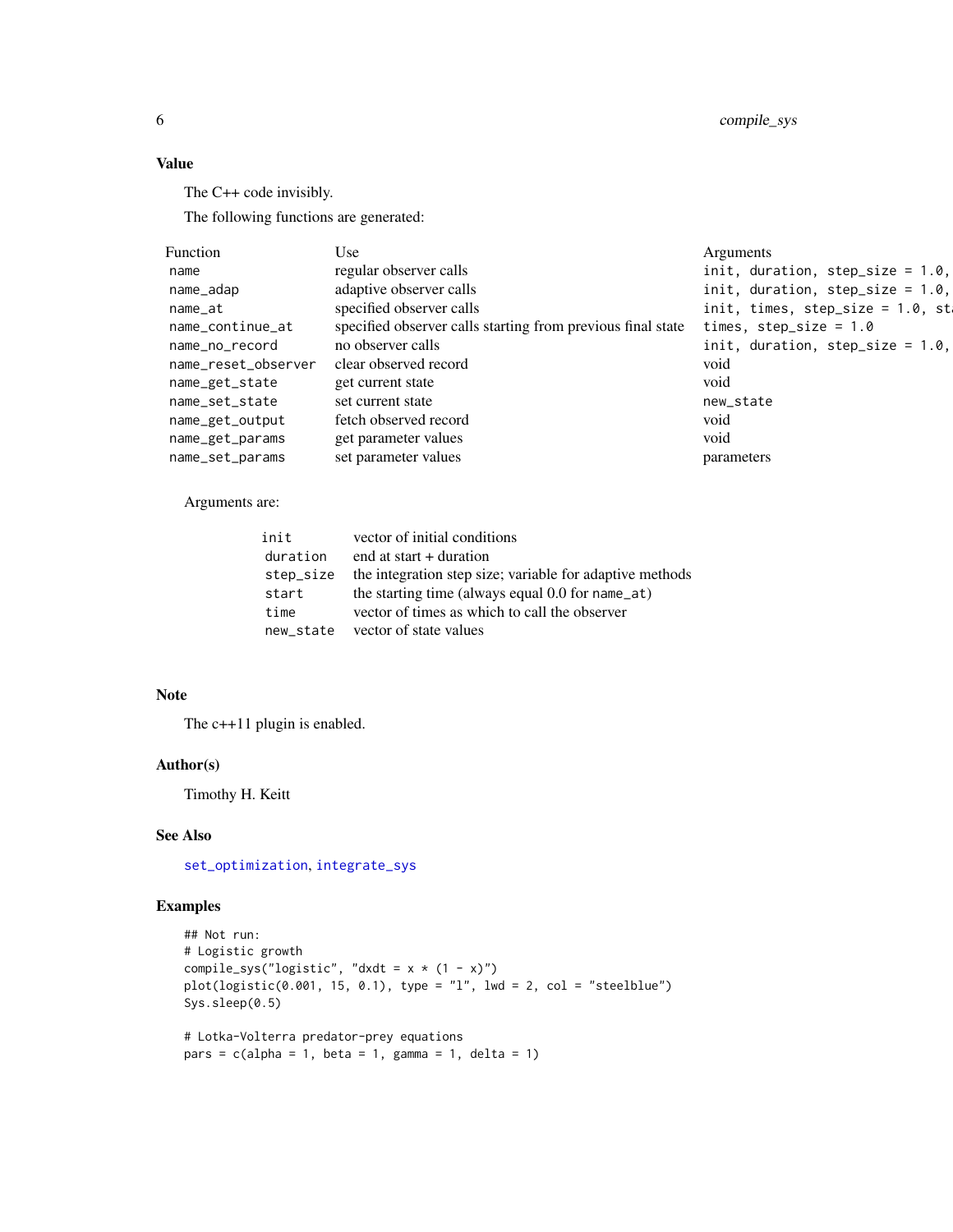```
LV.sys = 'dxdt[0] = alpha * x[0] - beta * x[0] * x[1];
  dxdt[1] = gamma * x[0] * x[1] - delta * x[1];
' # LV.sys
compile_sys("preypred", LV.sys, pars, TRUE)
x = preypred(rep(2, 2), 100, 0.01)
plot(x[, 2:3], type = "1", 1wd = 2,xlab = "Prey", ylab = "Predator",
     col = "steelblue")
Sys.sleep(0.5)
# Lorenz model from odeint examples
pars = c(sigma = 10, R = 28, b = 8 / 3)
Lorenz.sys = '
  dxdt[0] = sigma * (x[1] - x[0]);dxdt[1] = R * x[0] - x[1] - x[0] * x[2];
 dxdt[2] = -b * x[2] + x[0] * x[1];
' # Lorenz.sys
compile_sys("lorenz", Lorenz.sys, pars, TRUE)
x = \text{lorenz}(\text{rep}(1, 3), 100, 0.001)plot(x[, c(2, 4)], type = 'l', col = "steelblue")## End(Not run)
```
compile\_sys\_openmp *Compile ODE system with openmp multi-threading*

#### Description

Generates an integrator using Rcpp and openmp

#### Usage

```
compile_sys_openmp(name, sys, pars = NULL, const = FALSE,
 method = "rk5_i", sys_dim = -1L, atol = 1e-06, rtol = 1e-06,
 globals = ", headers = ", footers = ", compile = TRUE,
 env = newenv(), ...)
```
#### Arguments

| name       | the name of the generated integration function                         |
|------------|------------------------------------------------------------------------|
| <b>SYS</b> | a string containing $C++$ expressions                                  |
| pars       | a named vector of numbers or a vector of names or number of parameters |
| const      | declare parameters const if true                                       |
| method     | a method string (see compile_sys)                                      |
| sys_dim    | length of the state vector                                             |
| atol       | absolute tolerance if using adaptive step size                         |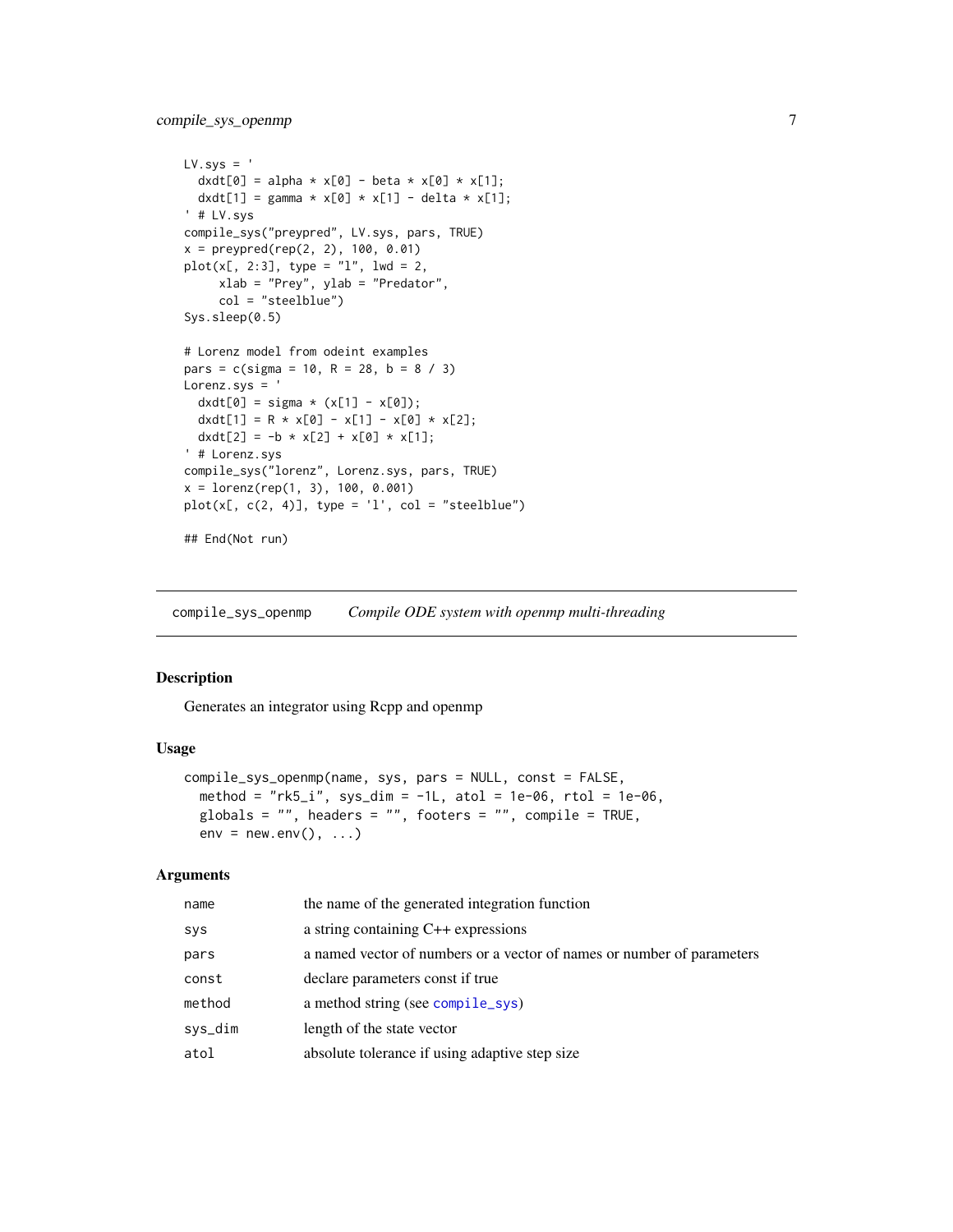<span id="page-7-0"></span>

| rtol    | relative tolerance if using adaptive step size |
|---------|------------------------------------------------|
| globals | a string with global C++ declarations          |
| headers | code to appear before the ode intr namespace   |
| footers | code to appear after the ode intr namespace    |
| compile | if false, just return the code                 |
| env     | install functions into this environment        |
|         | passed to sourceCpp                            |

## Details

This functions behaves identically to [compile\\_sys](#page-3-1) execpt that it does not allow one to override the default observer. In order to take advantage of openmp multi-threading, you must insert openmp pragmas into your system definition. See the examples.

A special function laplace4 is defined and can be called from your system definition. It will compute a discrete 4-point Laplacian for use in solving PDE via the method of lines. The function takes x as its first argument, dxdt as its second argument and the diffusion coefficient D as its third parameter. This function uses the default openmp scheduling.

#### Author(s)

Timothy H. Keitt

#### See Also

[set\\_optimization](#page-10-1), [compile\\_sys](#page-3-1)

#### Examples

```
## Not run:
M = 200bistable = '
laplace4(x, dxdt, D); // parallel 4-point discrete laplacian
 #pragma omp parallel for
 for (int i = 0; i < N; ++i)
  dxdt[i] += a * x[i] * (1 - x[i]) * (x[i] - b);
' # bistable
compile_sys_openmp("bistable", bistable, sys_dim = M * M,
                  pars = c(D = 0.1, a = 1.0, b = 1/2),
                   const = TRUE)
at = 10 \land (0:3)inic = rbinom(M * M, 1, 1/2)system.time({x = bistable_at(inic, at)})par(mfrow = rep(2, 2), mar = rep(1, 4), oma = rep(1, 4))for (i in 1:4){
  image(matrix(unlist(x[i, -1]), M, M),
        asp = 1, col = c("black", "lightgray"),axes = FALSE)title(main=paste("Time =", x[i, 1]))}
```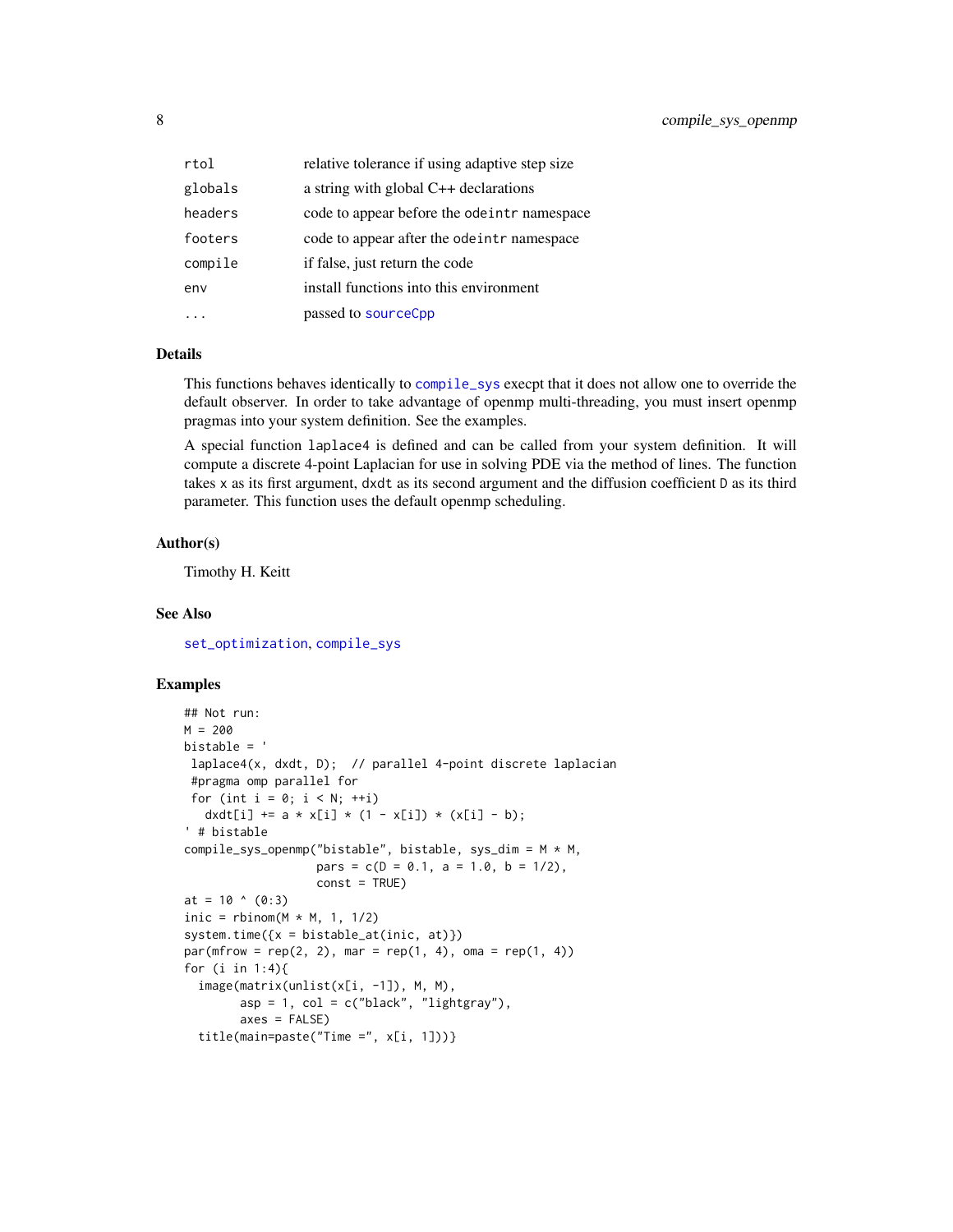## <span id="page-8-0"></span>integrate\_sys 9

## End(Not run)

<span id="page-8-1"></span>integrate\_sys *Integrate an ODE system using ODEINT*

#### Description

Numerically integrates an ODE system defined in R

#### Usage

```
integrate\_sys(sys, init, duration, step_size = 1, start = 0,adaptive_obs = FALSE, observer = function(x, t) x, atol = 1e-06,rtol = 1e-06
```
#### Arguments

| <b>SYS</b>   | a function with signature function $(x, t)$                                         |
|--------------|-------------------------------------------------------------------------------------|
| init         | the initial conditions                                                              |
| duration     | time-span of the integration                                                        |
| step_size    | the initial step size (adjusted internally)                                         |
| start        | the starting time                                                                   |
| adaptive_obs | if true, call observer after each adaptive step                                     |
| observer     | a function with signature function( $x$ , $t$ ) returning values to store in output |
| atol         | absolute error tolerance                                                            |
| rtol         | relative error tolerance                                                            |

#### **Details**

The system will be integrated from start to start  $+$  duration. The method is an error controlled 5th-order Dormand-Prince. The time step will be adjusted to within error tolerances (1e-6 absolute and relative).

The observer can return arbitrary data in any form that can be coerced to a list. This could be a single scalar value (no need to wrap the return with list!) or a list containing heterogeneous types. These will be inserted into the columns of the returned data frame. If the observer function returns a zero-length object (NULL or list()), then nothing will be recorded. You can use the t argument to selectively sample the output.

## Value

A data frame, NULL if no samples were recorded and a very complicated list-of-lists if the observer returned objects of different length.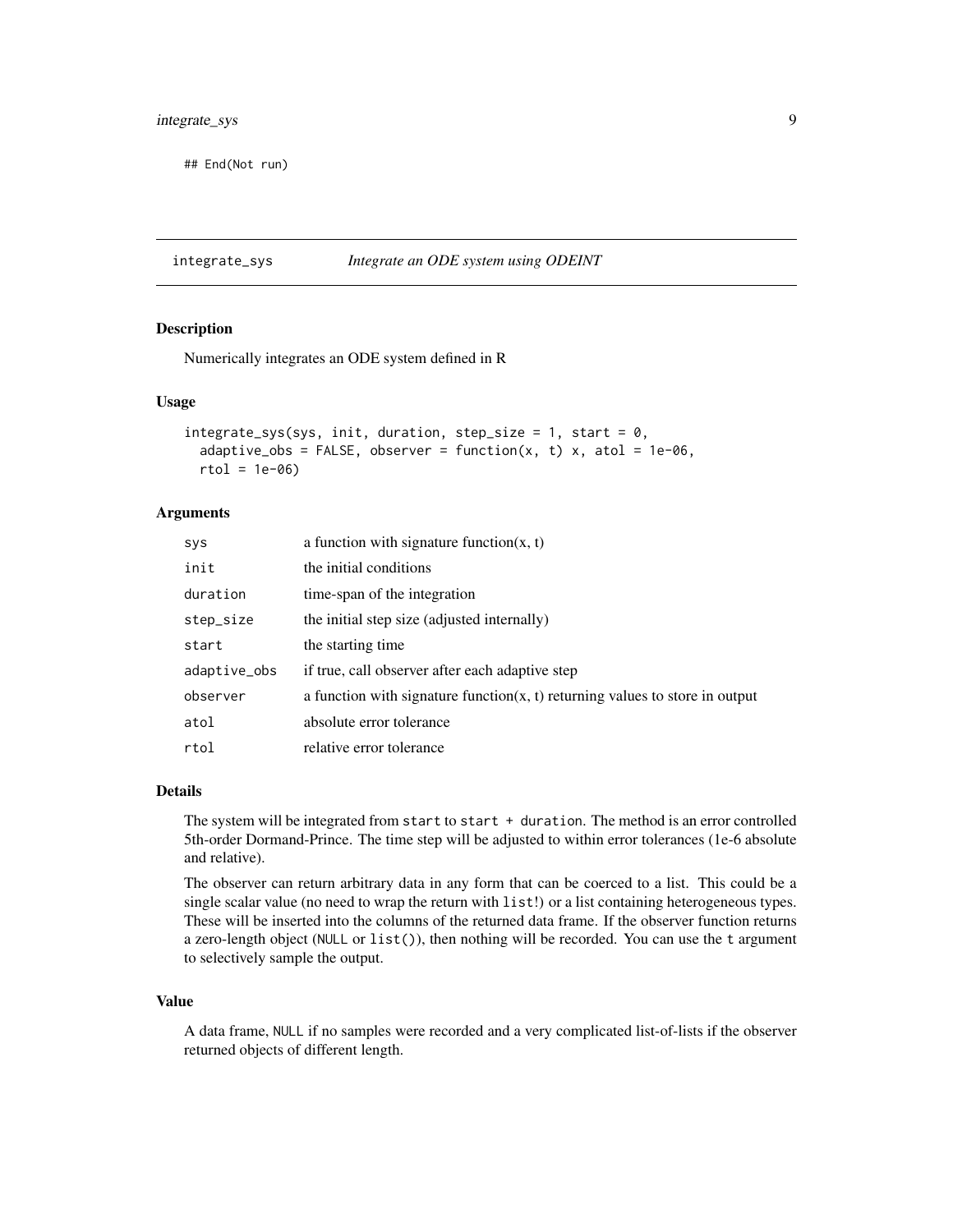10 odeintr

#### Author(s)

Timothy H. Keitt

#### See Also

[compile\\_sys](#page-3-1)

#### Examples

```
## Not run:
# Lotka-Volterra predator-prey equations
LV.sys = function(x, t){
   c(x[1] - 0.1 \times x[1] \times x[2],0.05 * x[1] * x[2] - 0.5 * x[2])}
null_rec = function(x, t) NULL
system.time(integrate_sys(LV.sys, rep(1, 2), 1e3, observer = null_rec))
named_rec = function(x, t) c(Prey = x[1], Predator = x[2])
x = integrate_sys(LV.sys, rep(1, 2), 100, 0.01, observer = named_rec)
plot(x[, 2:3], type = "l", lwd = 3, col = "steelblue")Sys.sleep(0.5)
# Lorenz model from odeint examples
Lorenz.sys = function(x, t){
c(10 * (x[2] - x[1]),28 \times x[1] - x[2] - x[1] \times x[3],-8/3 \times x[3] + x[1] \times x[2])}
system.time(integrate_sys(Lorenz.sys, rep(1, 3), 1e2, obs = null_rec))
x = integrate_sys(Lorenz.sys, rep(1, 3), 100, 0.01)
plot(x[, c(2, 4)], type = 'l', col = "steelblue")
```
## End(Not run)

odeintr *Odeintr: Fast and Flexible Integration of Ordinary Differential Equations*

#### Description

This package is a light-weight wrapper around the Boost ODEINT library. It allows one to specify an ODE system in a few lines of C++. This code is inserted into a template that is compiled. The resulting Rcpp function will integrate the system.

<span id="page-9-0"></span>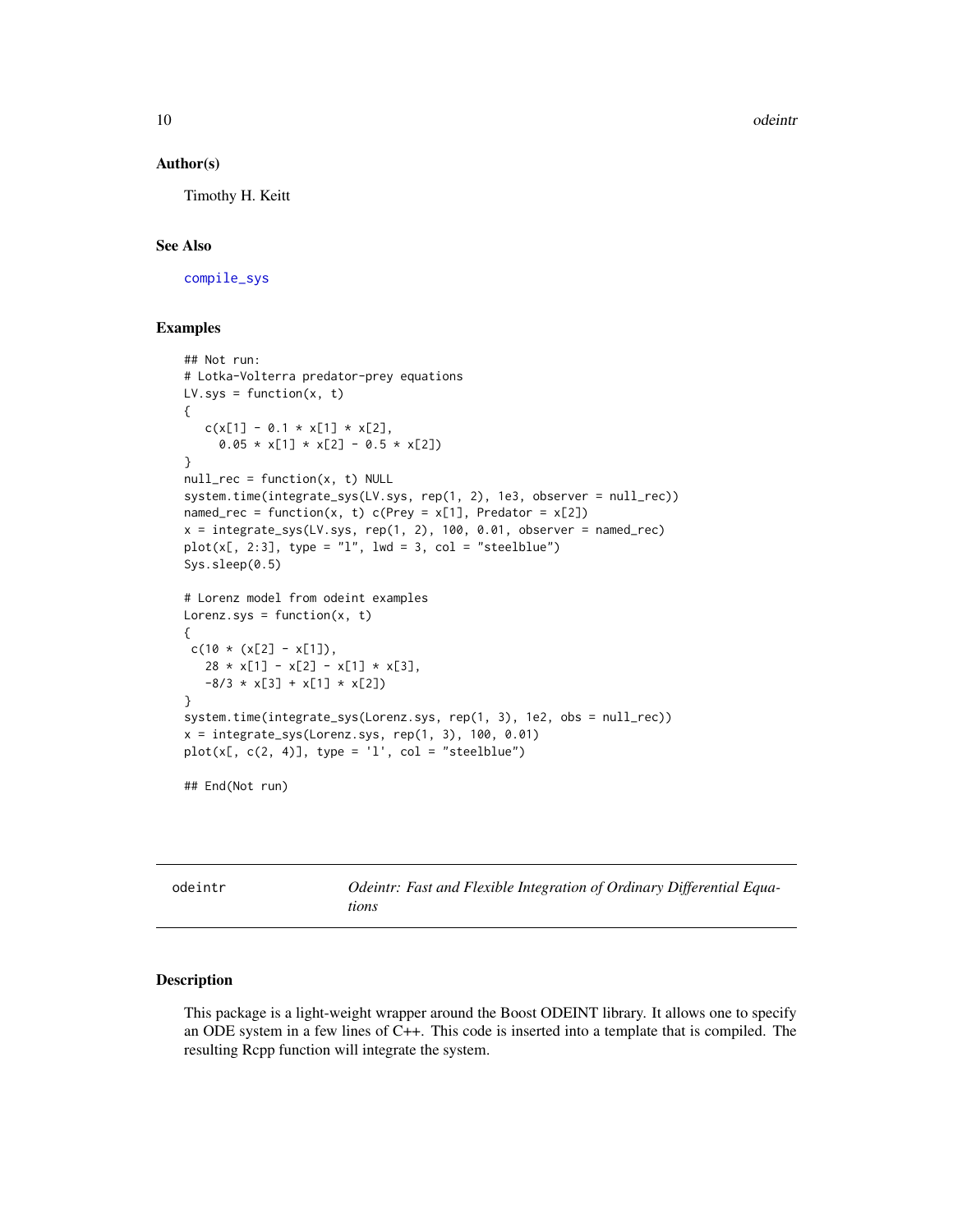## <span id="page-10-0"></span>set\_optimization 11

#### Details

You can also specify the model as an R function. Unlike existing packages, you can also supply an observer function that can return arbitrary data structures.

The main function is compile\_sys, which takes a snippet of C++ code calculating dervatives and compiles an integrator function.

The function integrate\_sys accepts an R function defining the system and an observer function to record the output in a data frame or list.

#### Author(s)

Timothy H. Keitt <http://www.keittlab.org/>

Timothy H. Keitt <tkeitt@gmail.com>

## References

<https://github.com/thk686/odeintr>, <https://headmyshoulder.github.io/odeint-v2/>

<span id="page-10-1"></span>set\_optimization *Set compiler optimization*

#### Description

Write a user Makevars with updated optimization level

#### Usage

```
set_optimization(level = 3, omit.debug = FALSE, disable.asserts = FALSE,
  suppress.warnings = FALSE, overwrite = FALSE)
```
show.Makevars()

rm.Makevars()

#### Arguments

```
level the compiler optimization level (-O<level>)
omit.debug if true, remove "-g" from flags
disable.asserts
                if true, set NDEBUG define
suppress.warnings
                if true, suppress compiler warnings
overwrite if true, overwrite existing Makevars file
```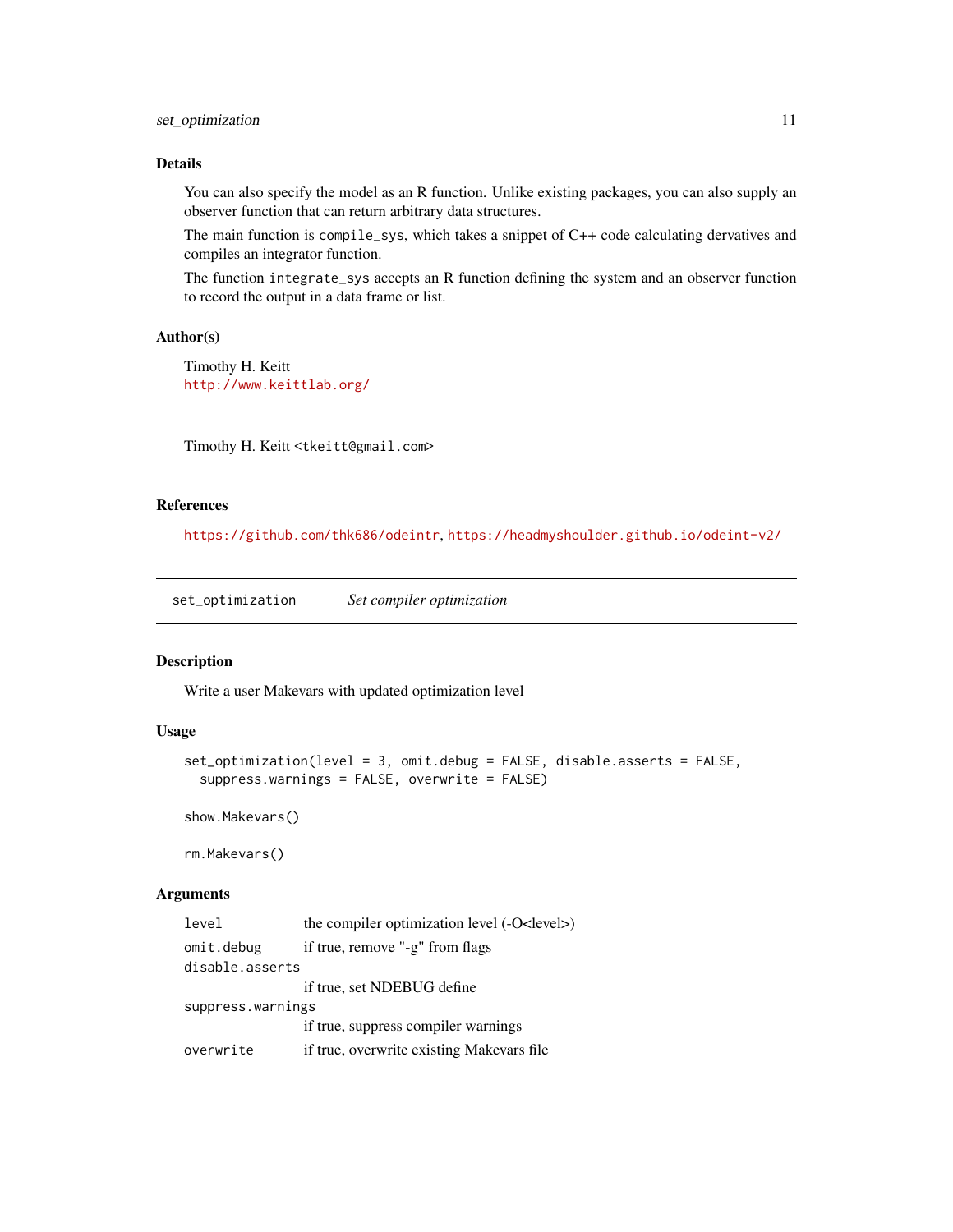#### <span id="page-11-0"></span>Details

This function will change the optimization flags used when compiling code. It will write the file "Makevars" to the ".R" directory in your "\$HOME" directory. These setting will effect all subsequent compiles, even package installation, unless you remove or edit the "Makevars" file.

This function assumes that your compiler uses "-O" to indicate optimization level and "-g" to indicate that the compiler should issue debugging symbols.

Please let me know if this function fails for your compiler. (Submit and issue on GitHub.)

## Note

Don't go overboard. Levels greater than 3 can be hazardous to numerical accuracy. Some packages will not compile or will give inaccurate results for levels above 2.

A very similar function exists in the RStan package.

## Author(s)

Timothy H. Keitt

#### See Also

[compile\\_sys](#page-3-1)